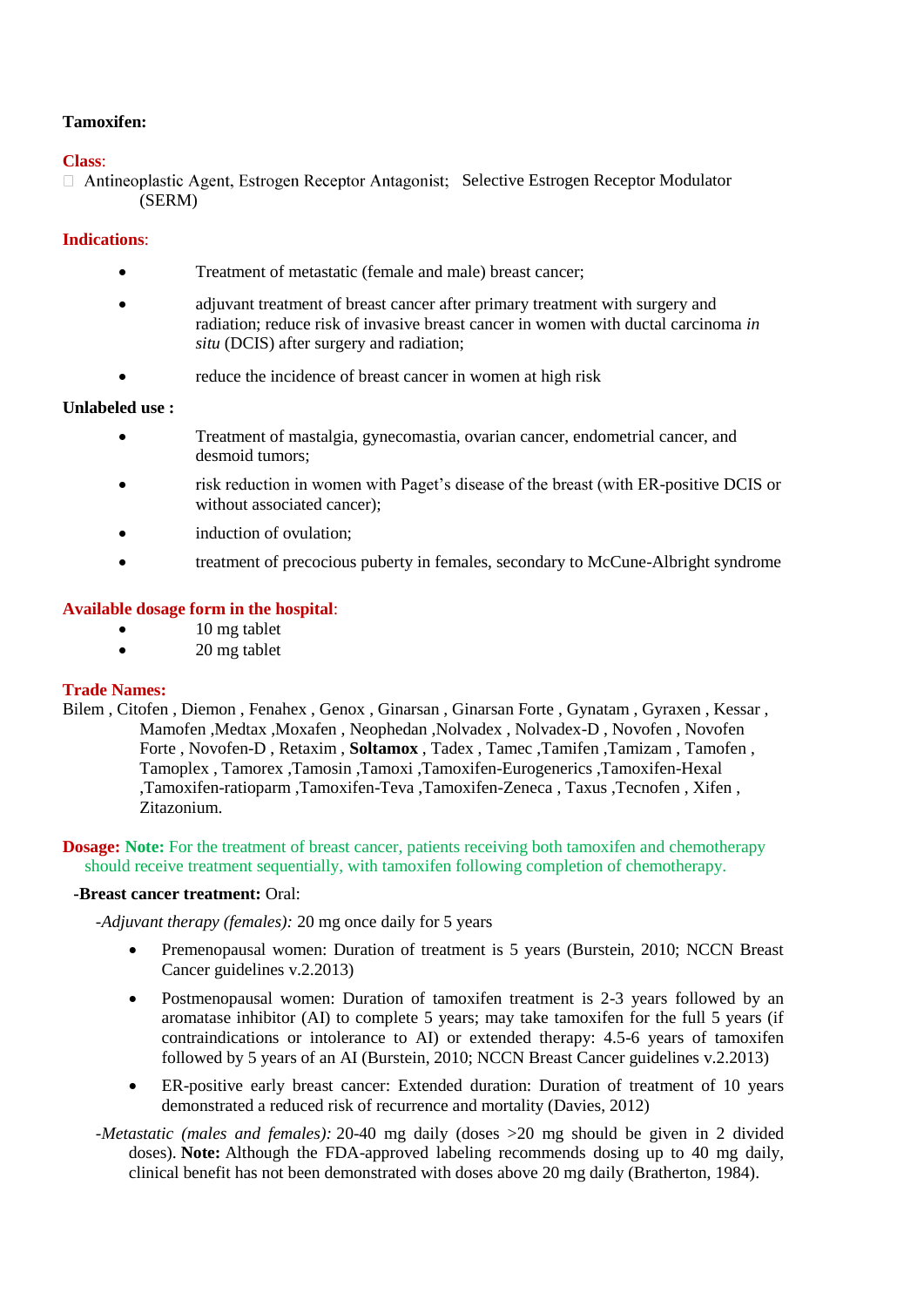- *-Ductal carcinoma in situ (DCIS) (females), to reduce the risk for invasive breast cancer:* 20 mg once daily for 5 years
- **-Breast cancer risk reduction (pre- and postmenopausal high-risk females):** Oral: 20 mg once daily for 5 years
- **-Endometrial carcinoma, recurrent, metastatic, or high-risk (endometrioid histologies only) (unlabeled use):** Oral:
	- *-Monotherapy:* 20 mg twice daily until disease progression or unacceptable toxicity (Thigpen, 2001)
	- *-Combination therapy:* 20 mg twice daily for 3 weeks (alternating with megestrol acetate every 3 weeks); continue alternating until disease progression or unacceptable toxicity) (Fiorica, 2004)
- **-Induction of ovulation (unlabeled use):** Oral: 20 mg once daily (range: 20-80 mg once daily) for 5 days (Steiner, 2005)
- **-Ovarian cancer, advanced and/or recurrent (unlabeled use):** Oral: 20 mg twice daily (Hatch, 1991; Markman, 1996)
- **-Paget's disease of the breast (risk reduction; with DCIS or without associated cancer):** Oral: 20 mg once daily for 5 years (NCCN Breast Cancer Guidelines, v.2.2013)
- **-Dosage adjustment for DVT, pulmonary embolism, cerebrovascular accident, or prolonged immobilization:** Discontinue tamoxifen (NCCN Breast Cancer Risk Reduction Guidelines, v.1.2013)

#### **Geriatric**

Refer to adult dosing.

#### **Renal Impairment:**

No dosage adjustment provided in manufacturer's labeling. Chronic dialysis: No dosage adjustment necessary (Janus, 2013).

### **Hepatic Impairment:**

No dosage adjustment provided in manufacturer's labeling.